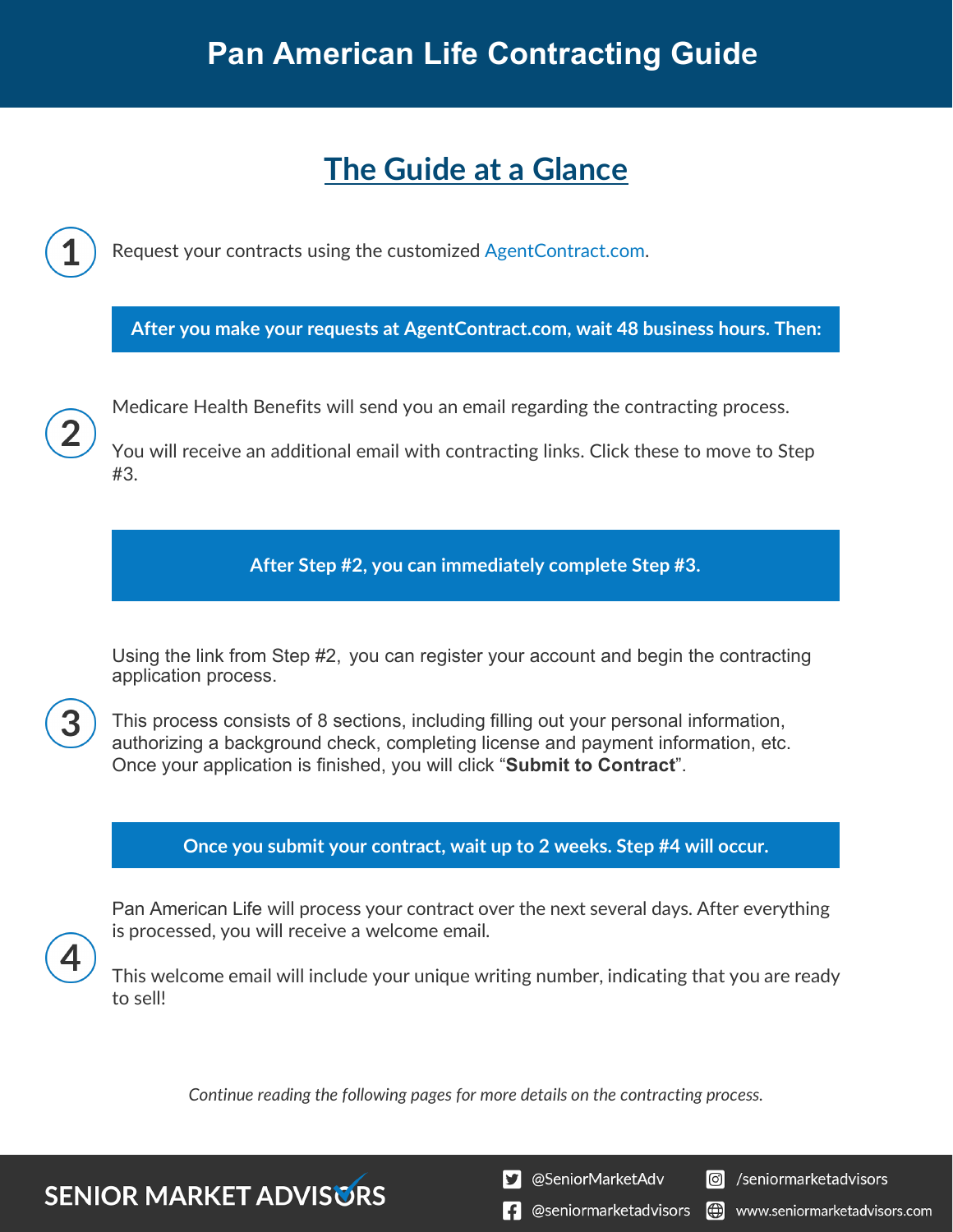# **Pan American Life Contracting Guide**

**After you request to contract through AC.com, you will receive an email from the Medicare Health Benefits Contracting Team with further information on contracting.**

| <b>Email Example</b>                                                                                                                                                                                                                                                                                                         |
|------------------------------------------------------------------------------------------------------------------------------------------------------------------------------------------------------------------------------------------------------------------------------------------------------------------------------|
| From: "AgentContract.com Contracting" contracting@seniormarketadvisors.com                                                                                                                                                                                                                                                   |
| Hello [Agent Name],                                                                                                                                                                                                                                                                                                          |
| We are reaching out to you in regards to your request to contract with Cigna Supplemental.                                                                                                                                                                                                                                   |
| You will receive a unique e-contracting link from contracting@medicarehealthbenefits.com within 24-48 hours.<br>Once the link is completed, Medicare Health Benefits will receive notification of completion and will submit the<br>contract to the carrier. You will then receive a welcome email within 5-7 business days. |
| If you have any questions or concerns, please email us at contracting@medicarehealthbenefits.com.                                                                                                                                                                                                                            |
| Thank you for contracting with Medicare Health Benefits.                                                                                                                                                                                                                                                                     |
| - Medicare Health Benefits Contracting Team.                                                                                                                                                                                                                                                                                 |

You will also begin receiving contracting links specific to you for the carriers that you requested within 24-48 hrs. These links will be coming from a wide variety of email addresses, so please keep an eye out on your email.



**Note: The contracting link is unique to you and will be different than the link in the above example.**

## **SENIOR MARKET ADVISURS**

S @SeniorMarketAdv

/seniormarketadvisors  $\circledcirc$ 

www.seniormarketadvisors.com

Ð

 $\left| \cdot \right|$  @seniormarketadvisors